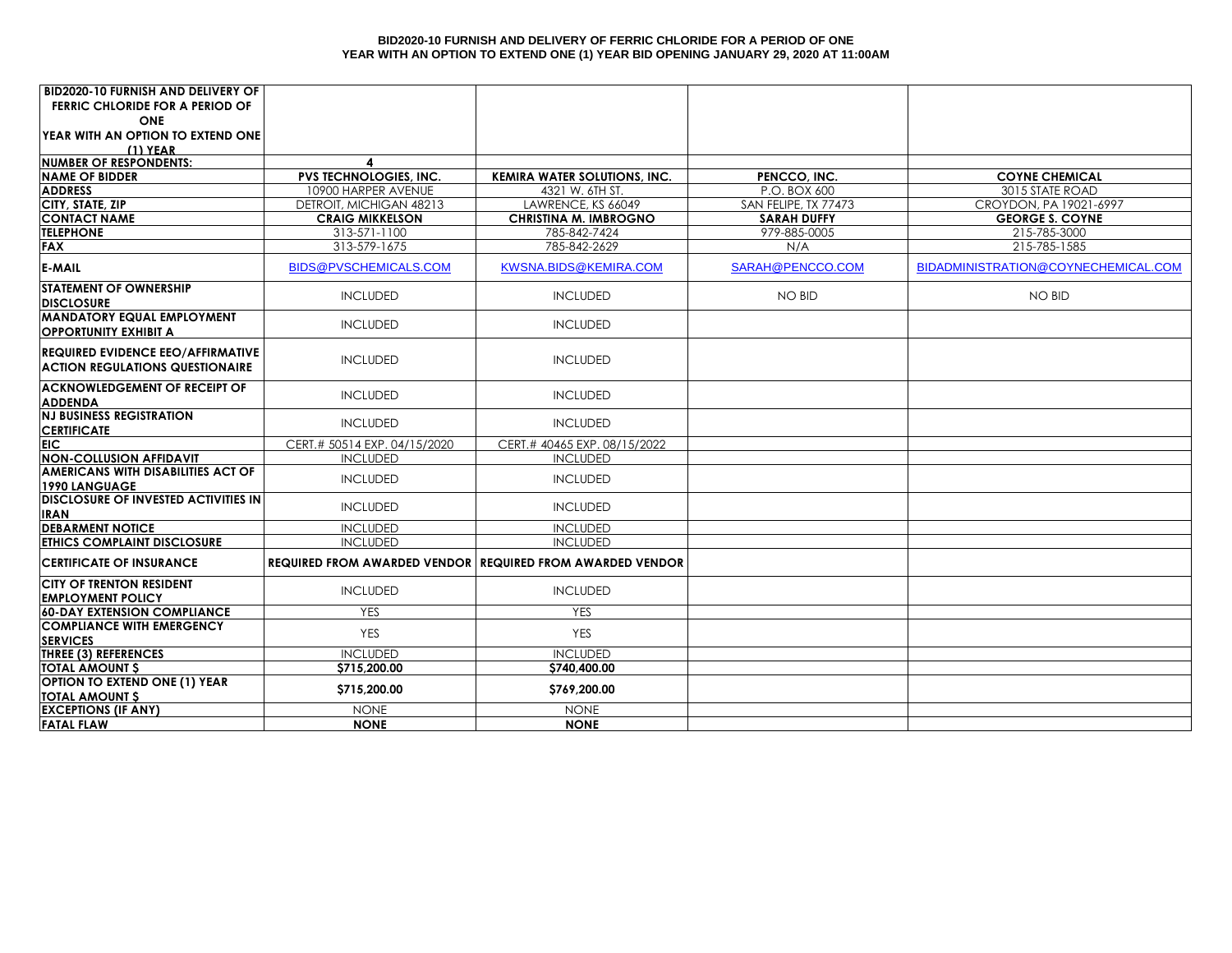### **YEAR ONE**

The undersigned proposes to furnish and deliver to Trenton Water Works, Water Filtration Plant, John Fitch Parkway, Trenton, New Jersey, Liquid Ferric Chloride on a Dry Basis, as per the attached specifications.

| Quantity  | <b>Description</b>                                                                         | <b>Unit Price</b><br>Per ton | <b>Total Bid Price</b> |
|-----------|--------------------------------------------------------------------------------------------|------------------------------|------------------------|
| 1200 tons | <b>Purified Liquid Ferric</b><br>Chloride on a Dry Basis<br>per attached<br>specifications | 596.00                       | 715,200.00             |

Craig Mikkelson Respectfully-Supphitted Signature)

PVS Technologies, Inc. (Company)

Craig Mikkelson Person to Contact:

Telephone Number: 313-571-1100 ext 4111

PRICES SHALL BE FIRM FOR THE LENGTH OF THIS CONTRACT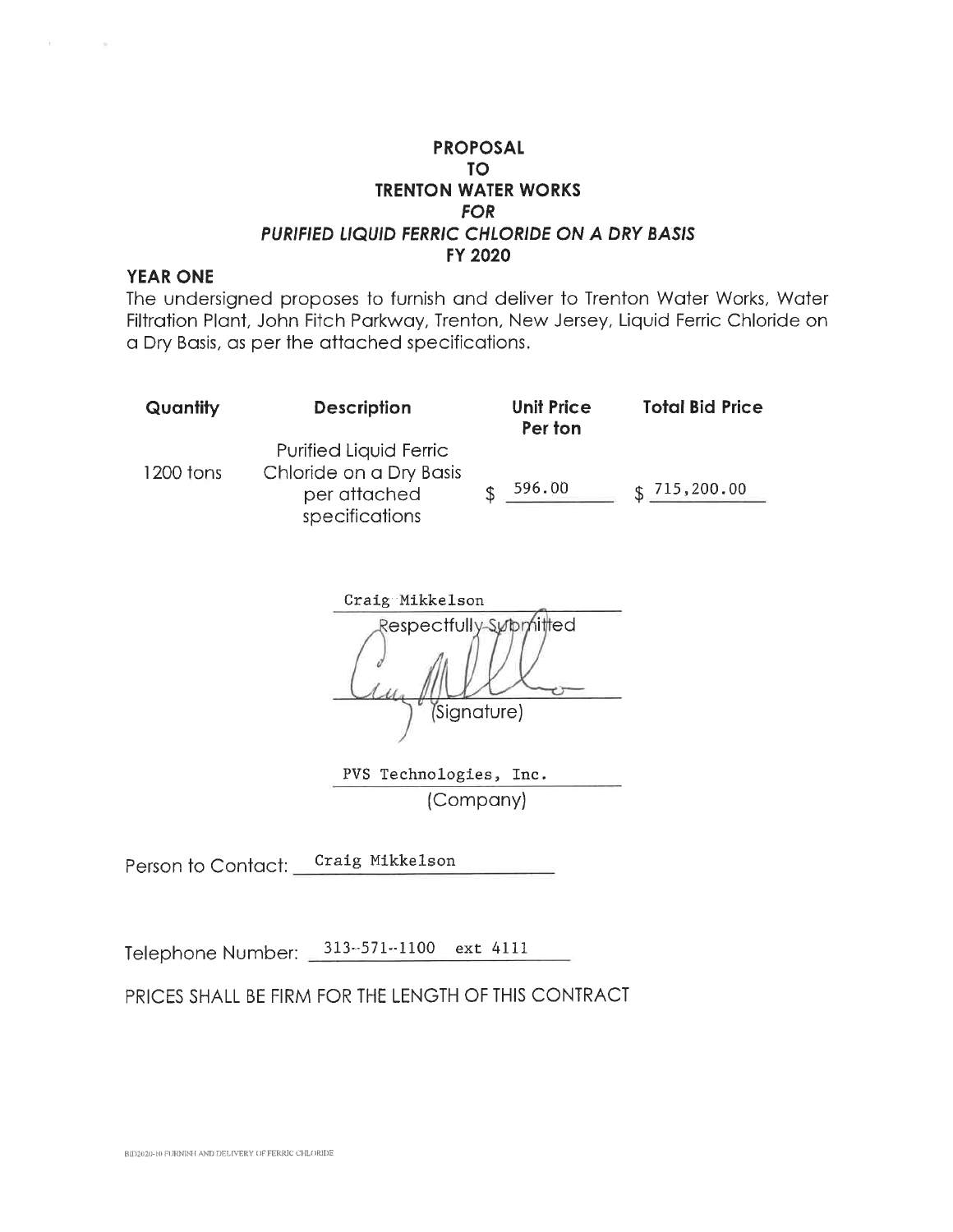### OPTION TO EXTEND ONE (1) YEAR

 $\mathbf{F}$ 

 $\sim$ 

The undersigned proposes to furnish and deliver to Trenton Water Works, Water Filtration Plant, John Fitch Parkway, Trenton, New Jersey, Liquid Ferric Chloride on a Dry Basis, as per the attached specifications.

| Quantity  | <b>Description</b>                                                                  | <b>Unit Price</b><br>Per ton | <b>Total Bid Price</b> |
|-----------|-------------------------------------------------------------------------------------|------------------------------|------------------------|
| 1200 tons | Purified Liquid Ferric<br>Chloride on a Dry Basis<br>per attached<br>specifications | 596.00                       | 715,200.00             |

Craig Mikkelson Respectfully Submitted Signature) PVS Technologies, Inc. (Company)

Person to Contact: Craig Mikkelson

Telephone Number: 313-571-1100 ext 4111

PRICES SHALL BE FIRM FOR THE LENGTH OF THIS CONTRACT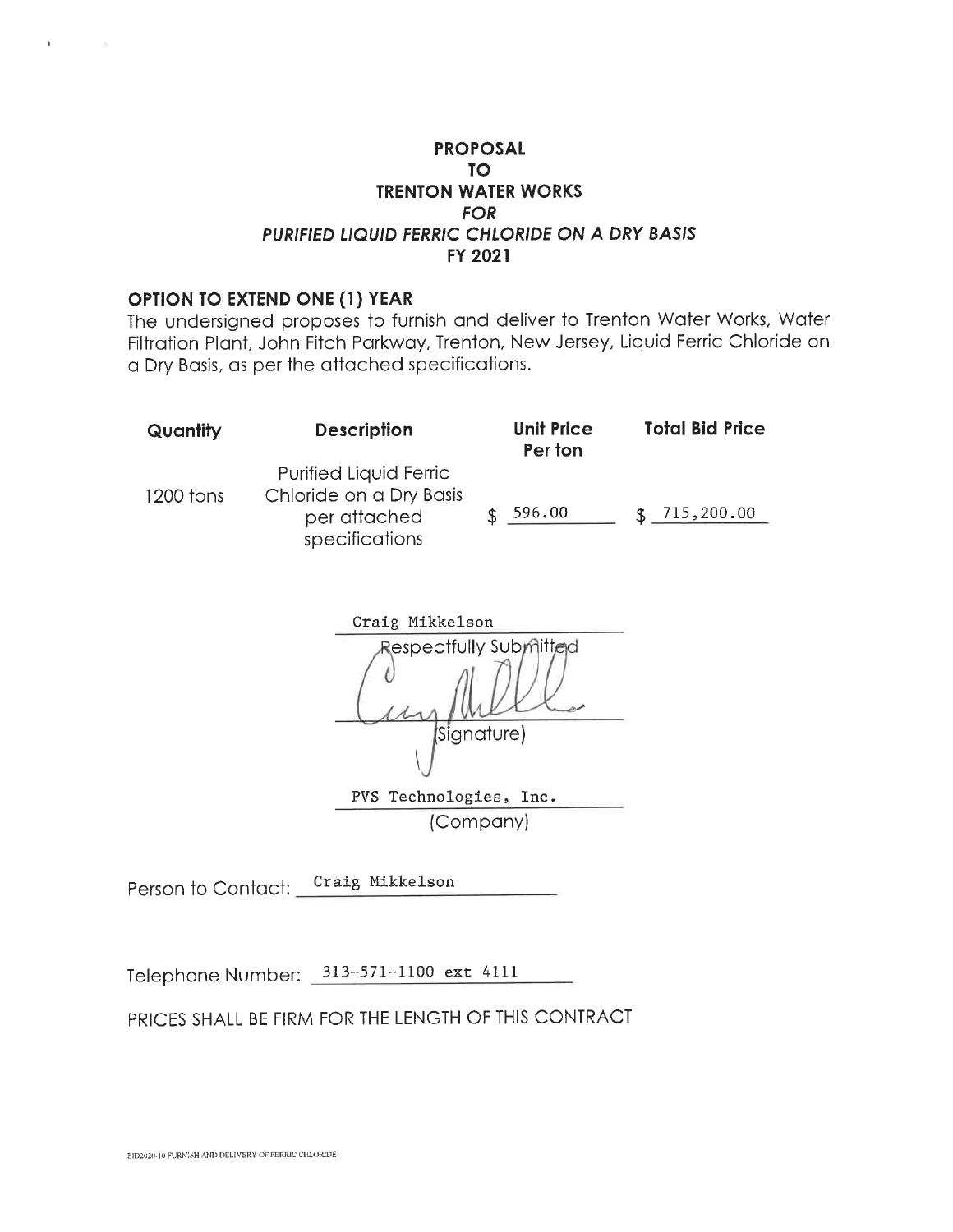#### **YEAR ONE**

The undersigned proposes to furnish and deliver to Trenton Water Works, Water Filtration Plant, John Fitch Parkway, Trenton, New Jersey, Liquid Ferric Chloride on a Dry Basis, as per the attached specifications.

| Quantity  | <b>Description</b>                                                                         | <b>Unit Price</b><br>Per ton | <b>Total Bid Price</b>                        |
|-----------|--------------------------------------------------------------------------------------------|------------------------------|-----------------------------------------------|
| 1200 tons | <b>Purified Liquid Ferric</b><br>Chloride on a Dry Basis<br>per attached<br>specifications | 617.00                       | 140.400.00<br>$\mathbb{S}$ $\bar{\mathbb{S}}$ |

Christina M. Imbrogno

Respectfully Submitted

(Signature)

**Commercial Support Manager** 

(Company)

Christina M. Imbrogno

Person to Contact:

Telephone Number: (185) 842-1424

PRICES SHALL BE FIRM FOR THE LENGTH OF THIS CONTRACT

Kemira PIX-311 Manufactured at: Baltimore, MD<br>by Kemira WaterSolutous, Inc.